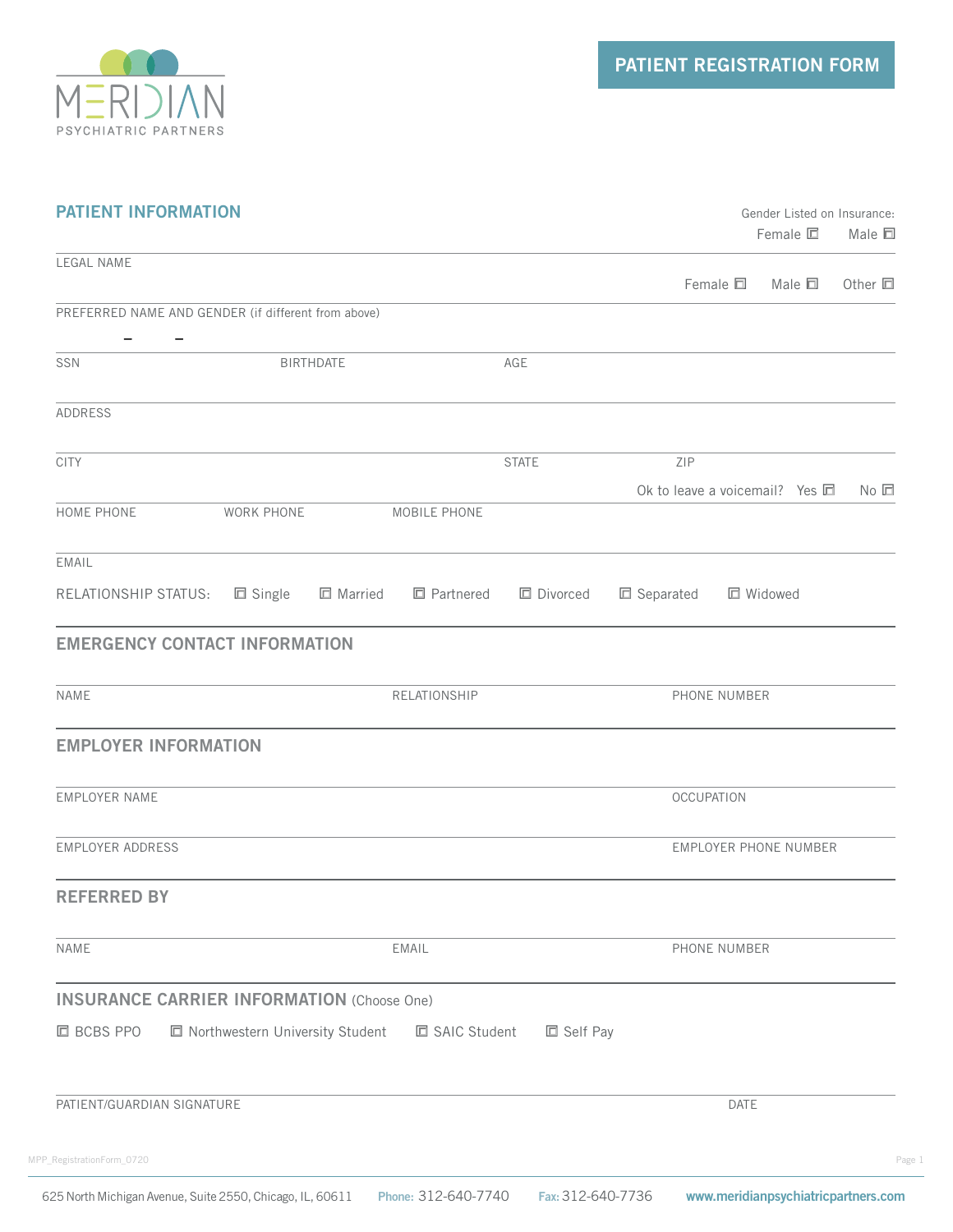

# **ACKNOWLEDGEMENT OF BILLING POLICY**

- Payment is due at the time of service.
- Payment may be made by Cash, Check or Credit Card.
- You must provide a credit card number to be kept on file. In the event that a balance is outstanding more than 60 days, this card will be automatically charged.
- Once an account is more than 90 days past due, it is subject to Collections action.
- The fees for the Initial Evaluation and subsequent sessions are as discussed at intake or with your clinician.
- Statements for outstanding balances are generated monthly.
- If your check is returned NSF (non-sufficient funds), a \$30 charge will be added to the outstanding balance.
- It is your responsibility to provide the office with up-to-date billing information, including changes to address, credit card, and Insurance information.
- Meridian will only bill directly to our Contracted Provider Plans.

# **CANCELLATION POLICY**

**At least 24 business hours' notice of cancellation** is required to avoid being charged the cancellation fee. If you do not cancel your appointment within the 24 business hour requirement, you will be charged the **FULL FEE** (\$200, \$150 OR \$125 depending on the type of appointment and provider) **Cancellation fees cannot be billed to Insurance**.

# **SIGNATURE**

I have read the above information and agree with these conditions.

PATIENT/GUARDIAN SIGNATURE **External of the contract of the contract of the contract of the contract of the contract of the contract of the contract of the contract of the contract of the contract of the contract of the co** 

# **APPOINTMENT REMINDER**

Text Phone Email: PT Initials: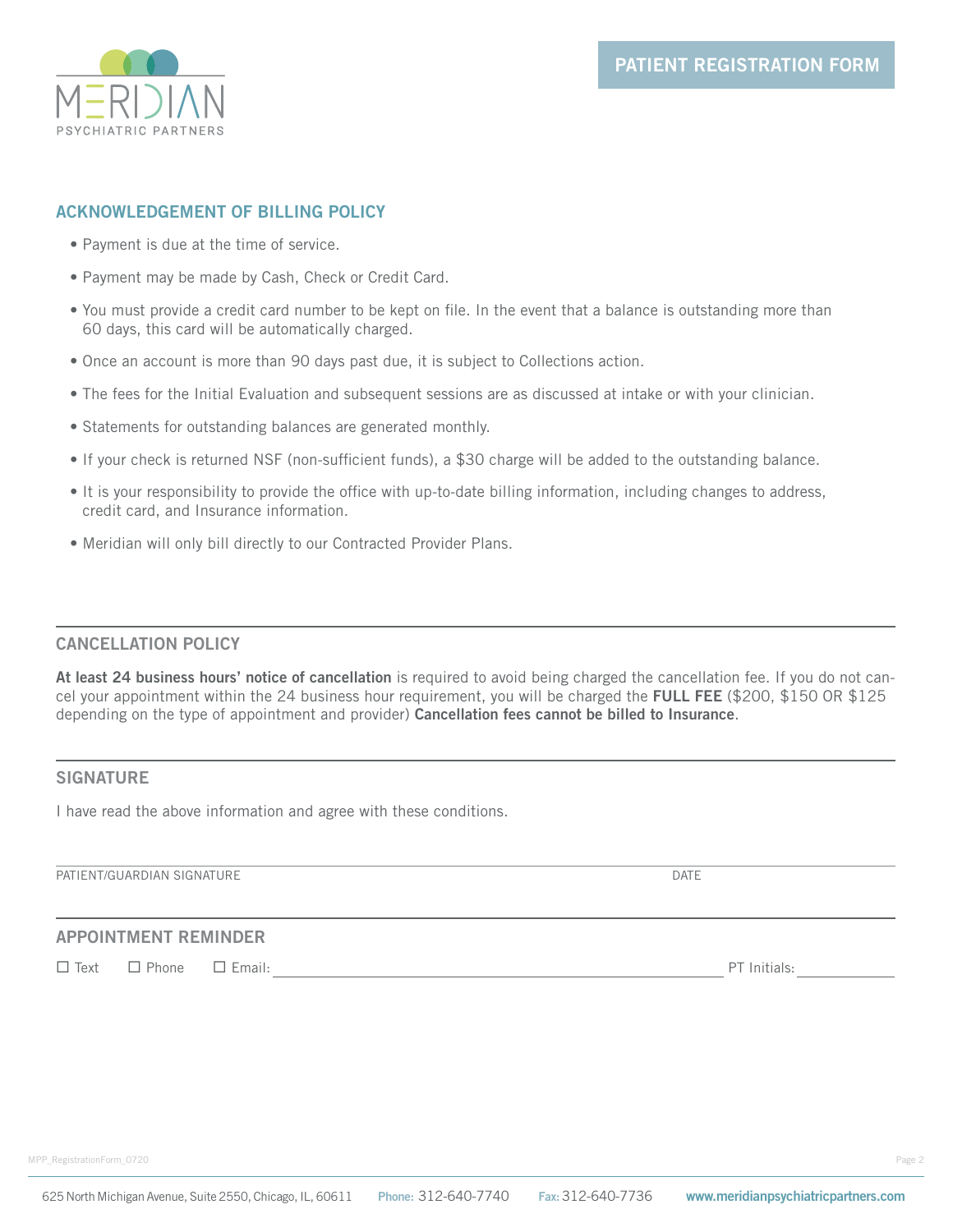

# **INSURANCE**

- Insurance Cards are required at every visit. We will verify your insurance coverage at the time of your first visit if possible.
- Depending on your insurance, Meridian will be reimbursed based on a percentage of the amount billed. We do not know the exact amount until we receive payment. All co-payments, deductibles, and payments for non-covered services are due at the time of the service or when balances become known. As the recipient of services, you are ultimately responsible for all services provided. Not all services may be covered by insurance, and you will be fully responsible for those uncovered charges. Meridian is under no obligation to pursue reimbursement on the patient's behalf.
- If payment from your Insurance Provider is not received in full within thirty (30) days after submission of the request for payment, it is your responsibility to pay. If payment is not received in full within sixty (60) days, by providing your credit card and receiving provided services, you are authorizing Meridian to charge your provided credit card for any unpaid bills or claims. Without a card on file, payment is due in full at the time services are rendered. Any claims paid after your credit card has been billed will be refunded to you.

#### **If you are covered by either a Blue Cross/Blue Shield PPO, SAIC Student Insurance, or Northwestern Student Insurance plan:**

- We will bill at an in-network level for those plans.
- It is your responsibility to contact your insurance carrier to discuss your plan's mental health benefits, including any deductibles, co-payments, annual and lifetime limits, **and if pre-authorization is required**. We will bill the carrier for you.
- Your co-pay is due at the time of service.
- You are responsible for all charges not paid by your insurance, including deductibles, co-payments, any uncovered charges, charges for missed appointments, etc.
- You are responsible for informing the front desk of any changes to your insurance coverage.

# **If you are covered by an Out of Network Provider Plan:**

- The out of pocket payment is **due at the time of service**.
- After payment has been made and applied towards the billed services, we will provide you with an Insurance Invoice to submit to your insurance plan.

# **SIGNATURE**

In considering the amount of medical expenses to be incurred, I, the undersigned, have insurance and/or employee health care benefits coverage with the above mentioned Health Insurance Providers, and hereby assign and convey directly to Meridian all medical benefits and/or insurance reimbursement, if any, otherwise payable to me for services rendered from such doctor and clinic. I understand that I am financially responsible for all charges regardless of any applicable insurance or benefit payments.

PATIENT/GUARDIAN SIGNATURE DATE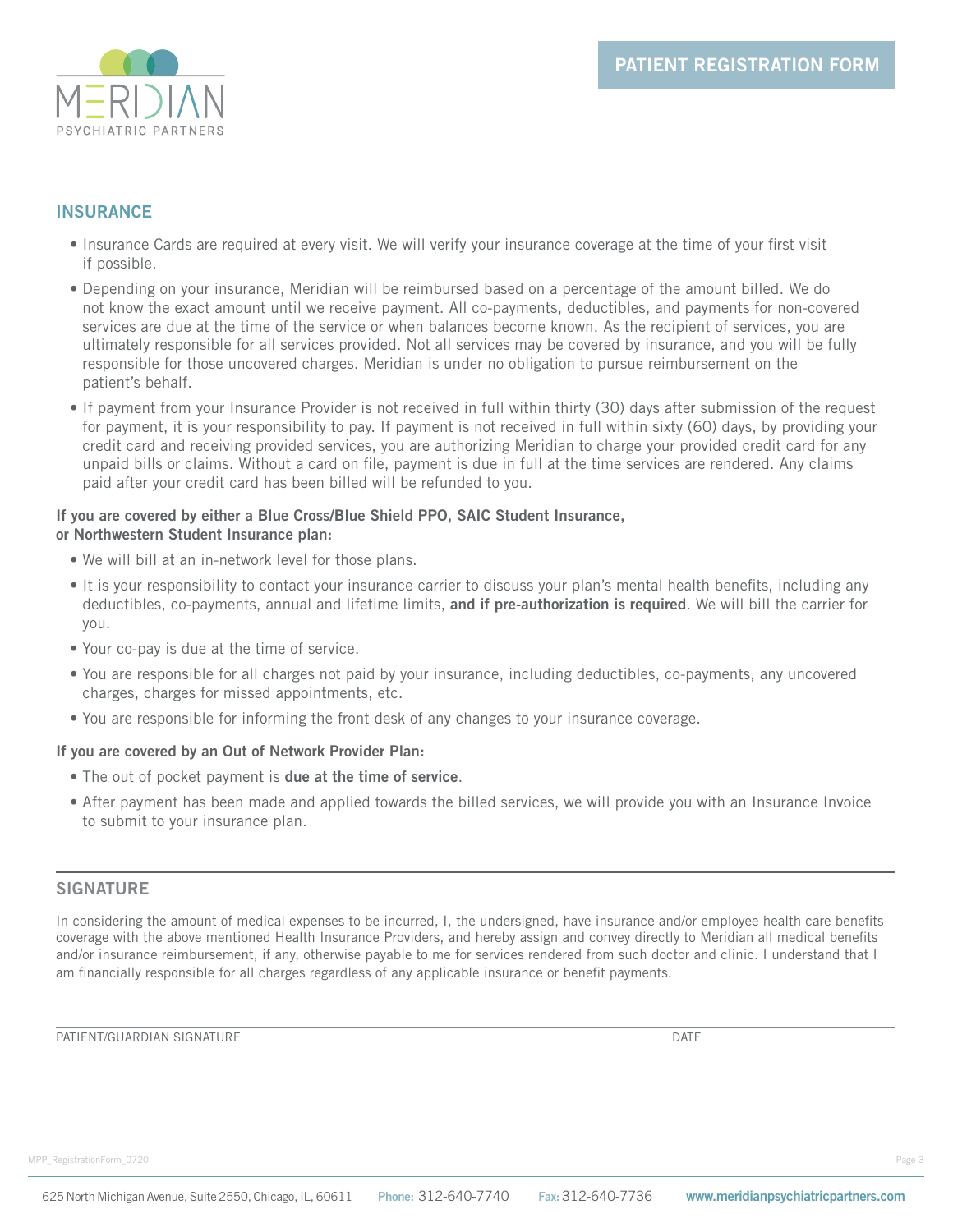

# **MERIDIAN CREDIT CARD AUTHORIZATION**

I, 1. 2012 1. hereby authorize Meridian Psychiatric Partners, LLC, to charge my credit/debit card for any account balance that is more than 60 days past due.

Patient Initials: \_\_

I understand my card will be charged on a regular basis for these amounts. I also understand that in the event that my card is declined, I will be required to provide a different method of payment. I will also be expected to pay for any previously unpaid charges resulting from the decline, in addition to the current charges.

I authorize my card to be charged for fees as indicated above.

Patient Initials:

# **CREDIT CARD INFORMATION**

| CREDIT CARD NUMBER                                       | EXP. DATE    | CVV CODE   |
|----------------------------------------------------------|--------------|------------|
| BILLING ADDRESS (for the Debit/Credit Card listed above) |              |            |
| <b>CITY</b>                                              | <b>STATE</b> | <b>ZIP</b> |
|                                                          |              |            |

# **AUTOMATIC BILLING**

Additionally, for your convenience, if you wish to have your balance charged to your credit/debit card for any patient responsibility from services rendered (deductibles, co-payments, and co-insurances) and/or fees incurred (cancellations within 24 hours or no-show appointments) after each visit, please check the auto charge box and initial below.

□ YES, charge this credit card for my balance regularly.

Patient Initials:

# **STATEMENT INFORMATION**

You will receive statements from Meridian Psychiatric Partners by U.S. Mail or email (unless otherwise requested).

PATIENT/GUARDIAN SIGNATURE DATE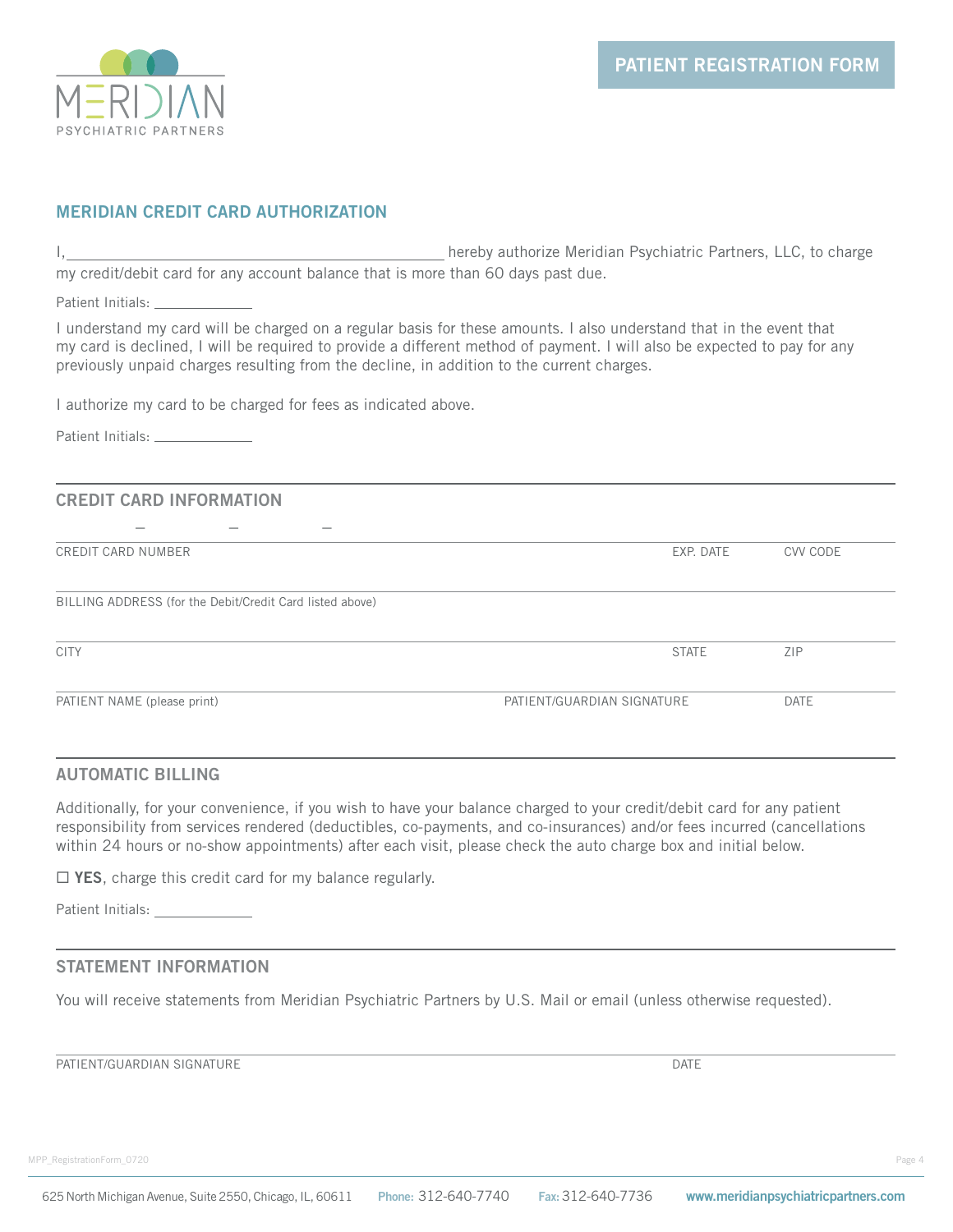

# **AUTHORIZATION FOR RELEASE OF INFORMATION**

I authorize (clinician) to:

 $\Box$  Release my health information to the below facility/clinician.

 $\Box$  Receive my health information from the below facility/clinician.

| OUTSIDE FACILITY/CLINICIAN | PHONE NUMBER      |     |  |  |
|----------------------------|-------------------|-----|--|--|
| ADDRESS                    | <b>FAX NUMBER</b> |     |  |  |
| <b>CITY</b>                | <b>STATE</b>      | ZIP |  |  |

 $\Box$  I understand that this information may be transmitted via written word, facsimile, or over the phone.

- $\Box$  I understand authorization for this release of information can be revoked at any time. To revoke this authorization, I understand that I must provide a statement in writing with my request.
- $\Box$  I understand that if I do not revoke this consent at any time, the consent will expire one year from the date of signing below.
- $\Box$  I understand that after completing this form, I do not have to sign additional consents for the release of my information.

**Comments regarding the release of information** (i.e. specific information you do not wish to be released):

# **SIGNATURE**

PATIENT NAME DATE OF BIRTH

**PATIENT/GUARDIAN SIGNATURE** DATE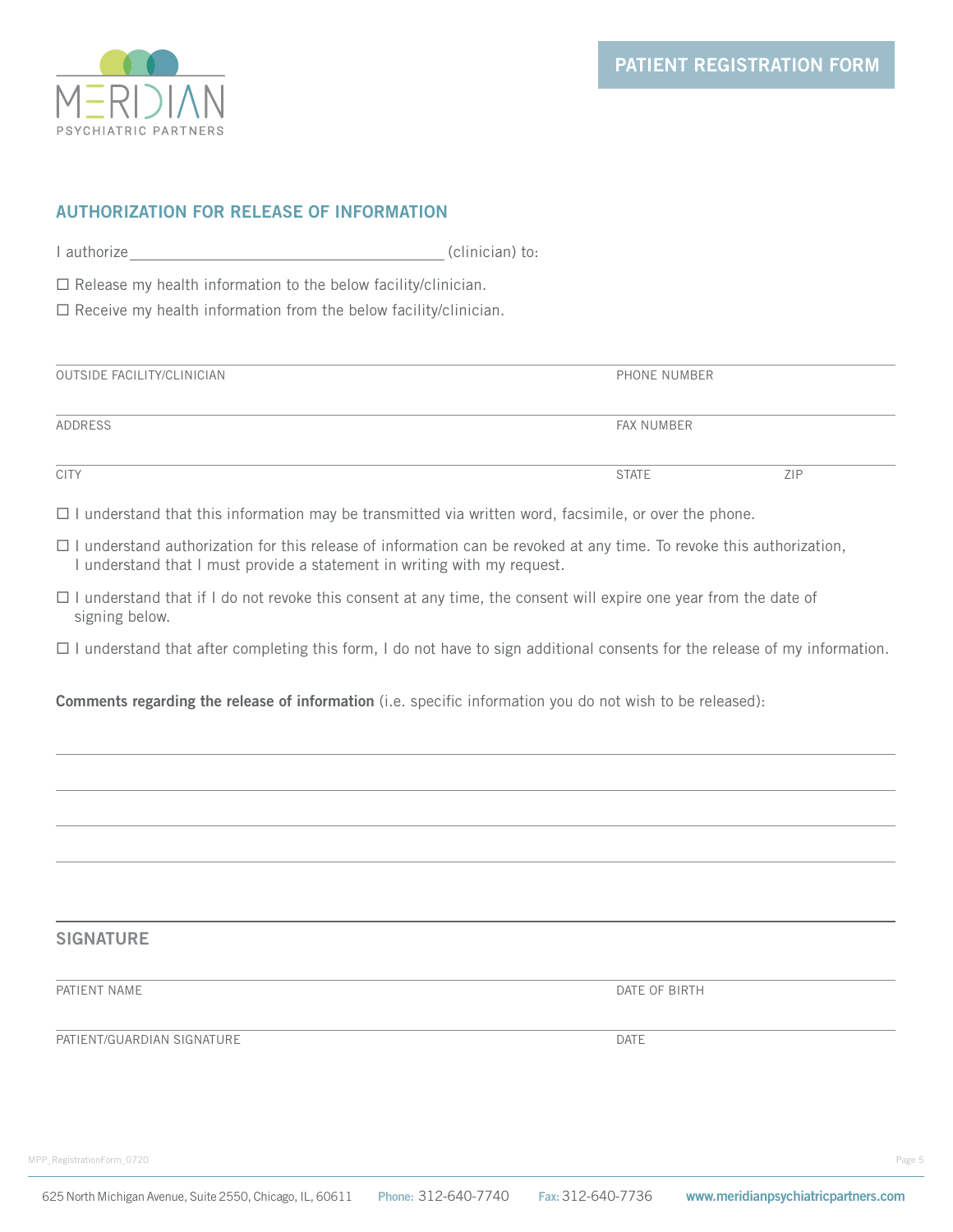

# **NOTICE OF PRIVACY PRACTICES**

*This notice describes how Mental Health information about you may be used and disclosed, and how you can get access to this information. Please read it carefully*.

### **REGARDING MENTAL HEALTH INFORMATION**

The privacy of your (i.e. you and your child's) mental health information is important to us. We understand that your mental health information is personal and we are committed to protecting it. We create a record of the care and services you receive at our practice. We need this record to provide you with quality of care and continuity of care and to comply with certain legal requirements. This notice will tell you about the ways we may use and share mental health information about you. We also describe your rights and certain duties we have regarding the use and disclosure of mental health information.

### **OUR LEGAL DUTY**

### **The law requires us to**:

- Keep your mental health records private.
- Give you this notice describing our legal duties, privacy practices, and your rights regarding your mental health records.

### **We have the right to**:

- Change our privacy practices and the terms of this notice at any time, provided that the changes are permitted by law.
- Make the privacy practices and the new terms of our notice effective for all mental health records that we keep, including information previously created or received before the changes.

# **NOTICE OF CHANGE TO PRIVACY PRACTICES**

Before we make an important change in our privacy practices, we will change this notice and make the new notice available upon request.

# **USE AND DISCLOSURE OF YOUR MENTAL HEALTH INFORMATION**

The following section describes different ways that we use and disclose mental health information. For each kind of use or disclosure, we will explain what we mean and give an example. Not every use or disclosure will be listed. However, we have listed all of the different ways we are permitted to use and disclose mental health information. We will not use or disclose your mental health information for any purpose not listed below without your specific authorization. Any specific written authorization you provide may be revoked at any time by writing to us.

### **For Treatment/Evaluation**:

We may use mental health information about you or your child to provide you with psychiatric, psychotherapy or evaluation services. We may disclose mental health information about you to your primary care physician if it is required by your insurance or managed care company. Also, we may disclose mental health information about you to a referring or referred mental health provider if you require additional services. From time to time, it is helpful for us to consult with other professionals regarding your treatment. In such events, our consultants are also legally bound by the privacy practice policies.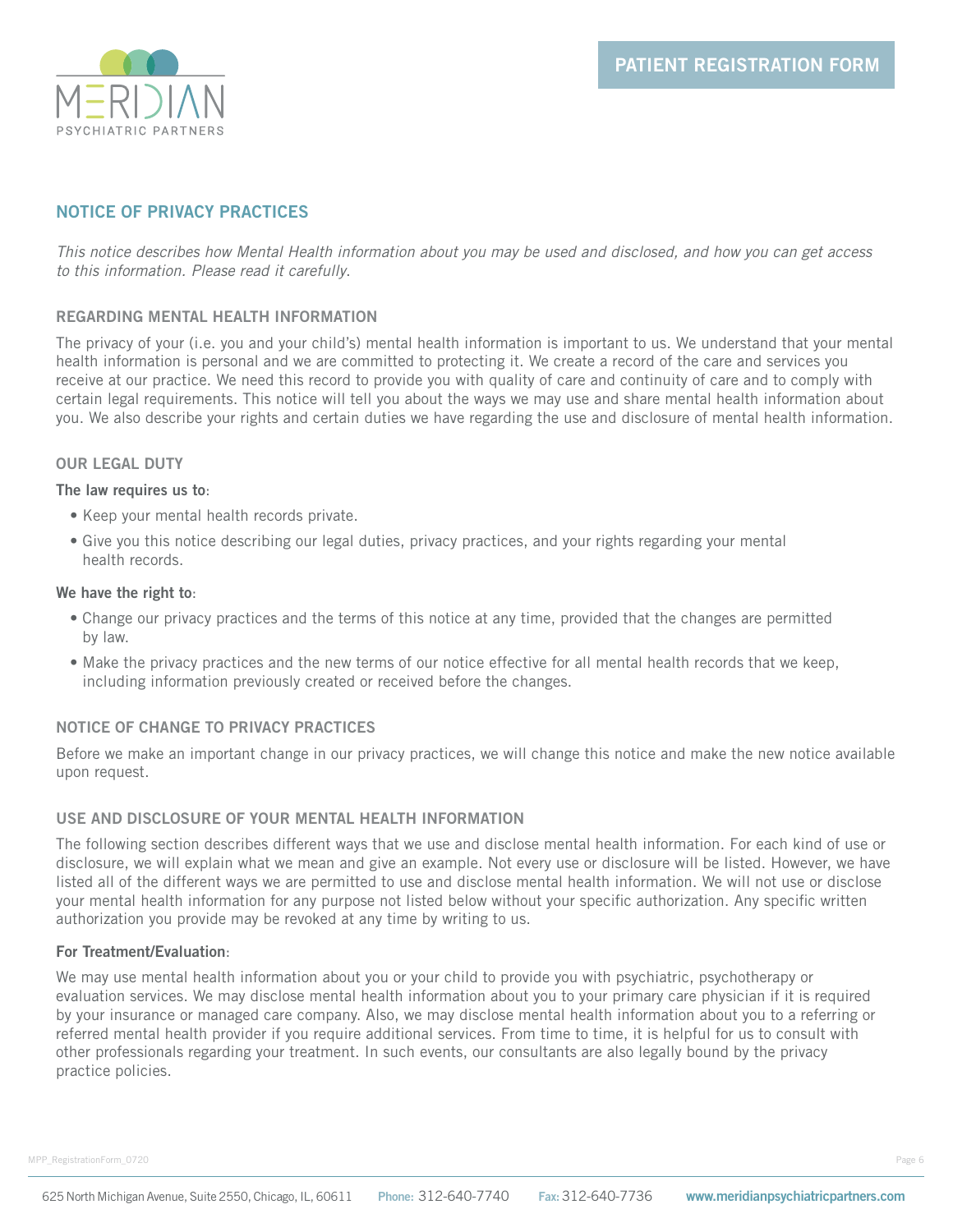

### **For Payment**:

We may use and disclose your mental health records for payment purposes. We may need to supply your health insurance plan with information about treatment you received at our practice so that your health plan will pay for services that were incurred. We may also tell your health plan about a treatment that you are going to receive to get approval or to determine if your plan will pay for the treatment.

### **Additional Uses and Disclosures**:

In addition to using and disclosing your mental health information for treatment, payment, and health care operations, we may use and disclose mental health information for the following purposes:

- **Notify or help notify a family member, a personal representative, or another person responsible for your care about your location, general condition, or death**. If you are present, we will get your permission if possible before we share, or give you the opportunity to refuse permission. In case of an emergency and if you are not able to give or refuse permission, we will share only the health information that is directly necessary for your health care, according to our professional judgement.
- **Specialized Government Functions**. Subject to certain requirements, we may disclose or use your mental health information for military personnel and veterans, for national security and intelligence activities, for protective services for the President and others, for suitability determinations for the Department of State, for correctional institutions and other law enforcement custodial situations, and for governmental programs providing public benefits.
- **Court Orders and Judicial and Administrative Proceedings**. We may disclose your mental health records in response to a court or administrative order, subpoena, discovery request, or other lawful process, under certain circumstances. Under limited circumstances, such as a court order, warrant, or grand jury subpoena, we may share your mental health records with law enforcement officials concerning the mental health records of a suspect, fugitive, material witness, crime victim, or missing person.
- **Public Health Activities**. As required by law, we may disclose your mental health records to public health or legal authorities charged with preventing or controlling disease, injury or disability, including child abuse or neglect. We may also, when we are authorized by law to do so, notify a person who was exposed to a communicable disease or otherwise be at risk of contracting or spreading a disease or condition.
- **Victims of Abuse, Neglect, or Domestic Violence**. We may disclose your records to appropriate authorities if we have reason to believe that you are a possible victim of abuse, neglect, or domestic violence, or the possible victim of other crimes. We may share your mental health records if it is necessary to prevent a serious threat to your health or safety or the health and safety of others.
- **Worker's Compensation**. We may disclose your mental health records when authorized and necessary to comply with laws relating to workers compensation or other similar programs.
- **Health Oversight Activities**. We may disclose your mental health records to any agency providing health oversight activities authorized by law, including audits, civil, administrative, or criminal investigations or proceedings, inspections, licensure, or disciplinary actions, or other authorized activities.